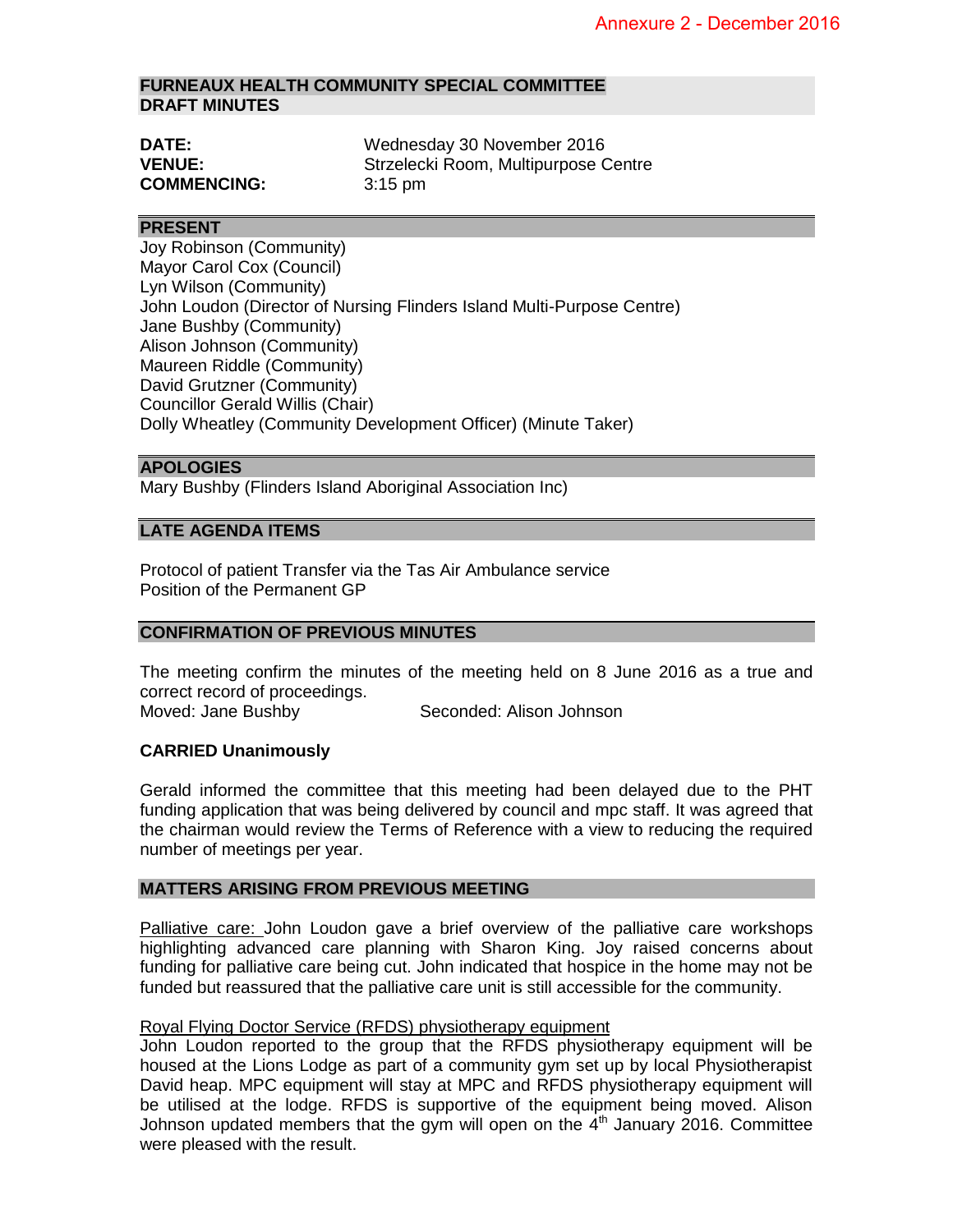### Information booklet for the community

Thank you to John and Mary and the committee for their input. Information from the committee has been reported back to DHHS. John gave an overview of the response, booklet will be produced but no accommodation and chemists are to be included. John suggested to perhaps developing our own local resource.

It was moved that that the health committee write to Gretchen Long expressing our disappointment to remove accommodation sites and other helpful health detail and information such as accommodation, chemist, travel providers etc. from the handbook for patients.

Moved: Mayor Carol Cox Seconded: David Grutzner

### **CARRIED Unanimously**

Action required: Councillor Gerald Willis to write a letter

### Integrated Living

John Loudon noted that the integrated living has not worked well. Changes to care packages are no longer managing a care package but to outsource individuals to provide an integrated living service.

It was moved that John Loudon request information on how an individual can apply for a home care package.

Moved: David Grutzner Seconded: Maureen Riddle

### **CARRIED Unanimously**

Women's toilets at Flinders Airport Carol to report to the aviation committee and inspect the condition of the toilets.

## **CORRESPONDENCE IN**

Rural Primary Health – Regional consultation; APPENDIX I Susan Webb, Business Manager, Rural Alive and Well. APPENDIX II Handbook for patients, their family or carers travelling to LGH. APPENDIX III

### **AGENDA ITEMS**

#### **Item 1 Rural Primary Health – Regional Consultation**

That the committee recognise the work done by John Loudon and staff, Mayor Carol Cox, Dolly Wheatley and Sophie Pitchford for the Primary Health Tasmania tender for the provision of funds for the Community Health Nurse and Youth Heath Programs. Dolly and John gave an overview of the process and that the funding that has been successful however the amount of funding is still to be confirmed. David Grutzner thanked everyone involved. Carol recognises that the help of the RFDS and John Kirwan supports with the process was integral to a successful outcome.

#### **Item 2 Permanent Doctor**

The chair raised some issues surrounding the appointment of a permanent GP. John gave an overview and insight into the MPC roles and responsibilities as part of this service. Ochre is the employer and the responsible agency for recruitment for this process.